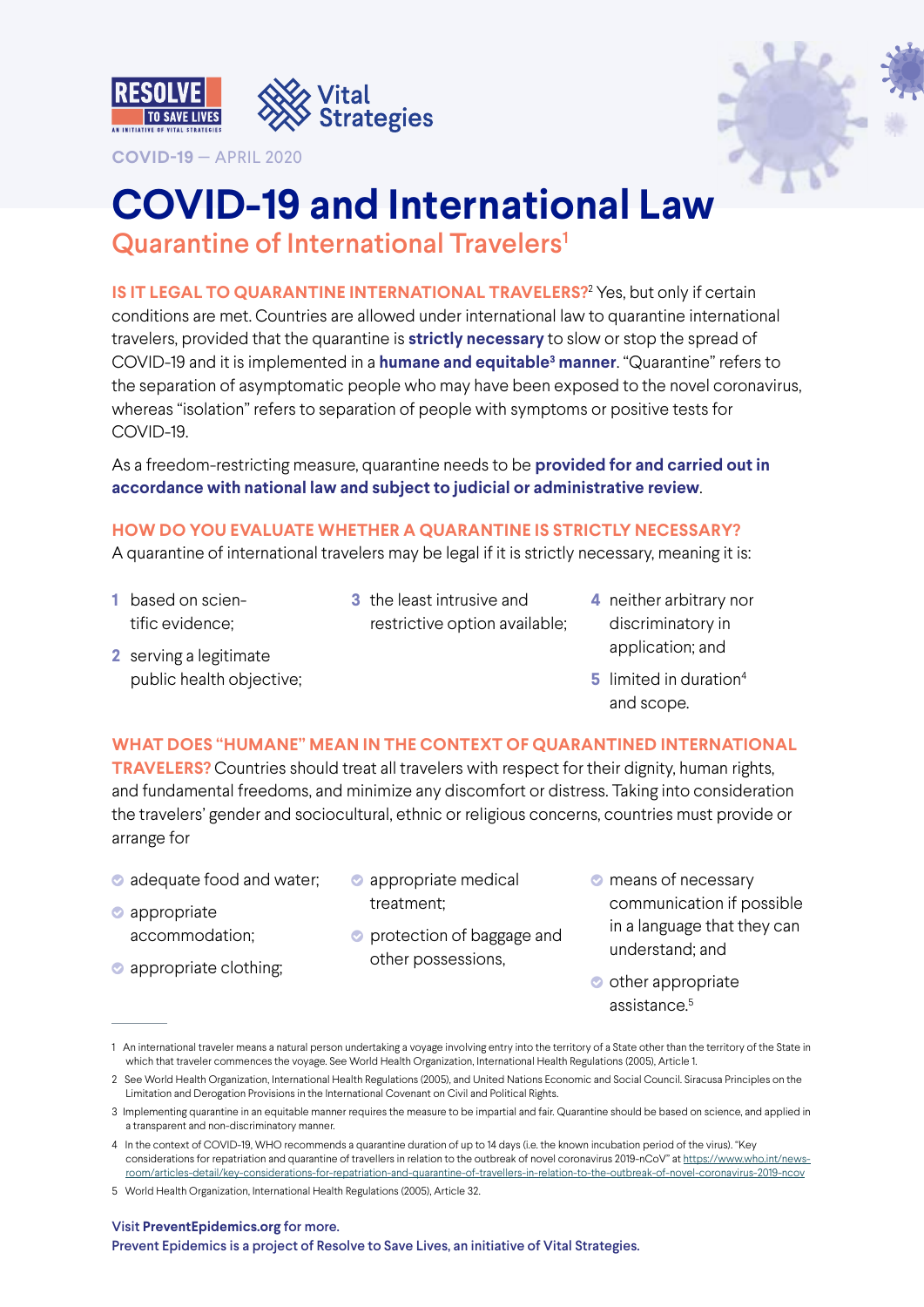**WHO SHOULD PAY FOR QUARANTINE?**<sup>6</sup> The government is responsible for all international travelers' costs related to appropriate quarantine or isolation requirements, as well as the costs related to medical or supplementary examination, certificates, and health measures applied to baggage accompanying the traveler, and any new vaccinations or other prophylaxis requirements that have been published for less than 10 days. Countries may, however, seek reimbursement for expenses incurred from conveyance operators or owners regarding their employees or from applicable insurance sources.

The International Health Regulations (2005) does allow governments to charge travelers for measures, including quarantine and isolation requirements, if the travelers are seeking temporary or permanent residence; however, such charges must be published at least 10 days before the imposition of the measures, not exceed the actual cost of the service, and be charged equally regardless of nationality, domicile or residence. Countries shall not, however, deny travelers the ability to depart from their territory pending payment of the charges.

While it is technically legal under international law in the situations noted above, governments should avoid charging immigrants, citizens, or any resident for measures designed to curb the spread of disease. Quarantine places a significant burden on the quarantined individuals for the benefit of society as a whole. Most people under quarantine will face financial hardship if they are unable to work, personal hardship if they are separated from their family and friends, and emotional hardship if they are locked in quarantine alone. The ethical principle of reciprocity urges governments to show their appreciation to people in quarantine by easing the burden as much as possible, including by not charging them additional costs.

**WHERE SHOULD TRAVELERS BE QUARANTINED?** Quarantine can be implemented at a traveler's place of stay or in designated facilities. Designated facilities should be located away from the county's points of entry if possible. In either case, the facilities should be designed, and other measures should be taken, to limit the risk of potential disease transmission. Quarantined travelers should be separated from symptomatic individuals or contaminated goods. Travelers' place of stay shall be recorded for potential follow-up in case of illness.

**WHAT FOLLOW-UP MEASURES ARE REQUIRED?** Travelers becoming ill or with underlying medical conditions might be at increased risk if quarantine alone. Medical and other monitoring should be provided throughout the enforcement of quarantine. Individuals developing symptoms while in quarantine should be able to seek appropriate care and be separated from others.

Trained personnel should be assigned for the observation and follow-up of quarantined travelers. They should be equipped with the basic personal protective equipment and commodities needed to deal with the suspected cases.7 A specific disease commodity package was developed by WHO in the context of COVID-19.8

<sup>6</sup> World Health Organization, International Health Regulations (2005), Article 40.

<sup>7</sup> World Health Organization Coronavirus disease (COVID-19) technical guidance for infection prevention: <https://www.who.int/emergencies/diseases/novel-coronavirus-2019/technical-guidance/infection-prevention-and-control>

<sup>8</sup> World Health Organization disease commodity package - Novel Coronavirus (nCoV): [https://www.who.int/publications-detail/disease-commodity-package---novel-coronavirus-\(ncov\)](https://www.who.int/publications-detail/disease-commodity-package---novel-coronavirus-(ncov))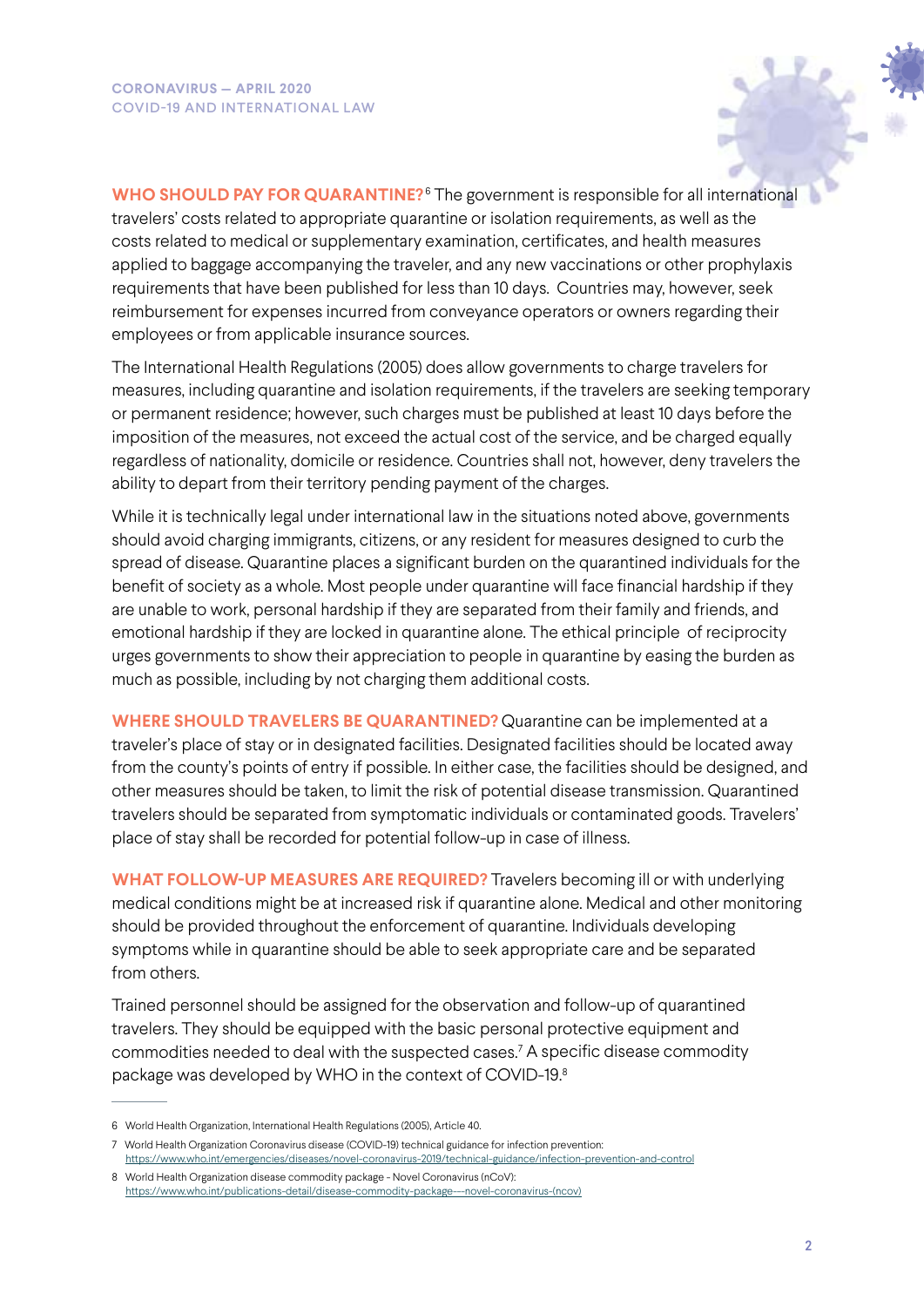

**WHAT INFORMATION SHOULD BE COMMUNICATED ABOUT QUARANTINE MEASURES?** Travelers must be provided with clear, up-to-date, transparent and consistent guidelines, and reliable information about quarantine measures. WHO recommends that countries properly engage communities and communicate quarantine measures in order to reduce panic and improve acceptance and compliance.

People in quarantine have a right to privacy. Data collection should not have a negative impact on them. Their personal information should not be disseminated or published, except when imperative for public health purposes. This privacy also helps avoid stigmatizing individuals or groups.

**WHAT IS THE LEGAL BASIS FOR THESE PRINCIPLES?**Countries are required to adhere to the International Health Regulations (2005) when legislating or implementing legislation in pursuance of their health policies. The International Health Regulations (2005) is a legally binding international instrument designed "to prevent, protect against, control and provide a public health response to the international spread of disease in ways that are commensurate with and restricted to public health risks, and which avoid unnecessary interference with international traffic and trade."9 In addition to national law and constitutional provisions, countries must also abide by other international and regional human rights instruments.

# **HOW CAN COUNTRIES COMPLY WITH THESE INTERNATIONAL OBLIGATIONS?**

In order to comply with the above-mentioned obligations, countries should:

- **1** assess their current legal framework and practices regarding quarantine of international travelers and revise to fill potential gaps;
- **2** consider and mitigate social and economic impacts of quarantine measures; and
- **3** disseminate information to front-line implementers, security forces, court officials and other administrative review authorities about the public health rationale, legal basis, and boundaries of the quarantine measures.

When revising their current legal framework, countries may consider other countries' legislation that incorporate partly or fully the above-mentioned obligations. See for instance:

Quarantine Order and Provision of Information [Hong Kong, SAR – Section 26 of Cap. 599A Prevention and Control of Disease Regulation](https://www.elegislation.gov.hk/hk/cap599A?pmc=0&xpid=ID_1438403500916_002&m=0&pm=1)

Limitation of the Duration of Quarantine [Colombia - Article 43 of Decree No. 3518 Establishing and Regulating the Public Health](http://www.vertic.org/media/National%20Legislation/Colombia/CO_Decreto_3518_de_2006.pdf) 

[Surveillance System and Laying Down Other Provisions, 2006](http://www.vertic.org/media/National%20Legislation/Colombia/CO_Decreto_3518_de_2006.pdf) (in Spanish)

Judicial Review

[Georgia – Article 11\(2\) of Public Health Law, 2007](https://matsne.gov.ge/en/document/download/21784/14/en/pdf)

<sup>9</sup> World Health Organization, International Health Regulations (2005), Article 3.